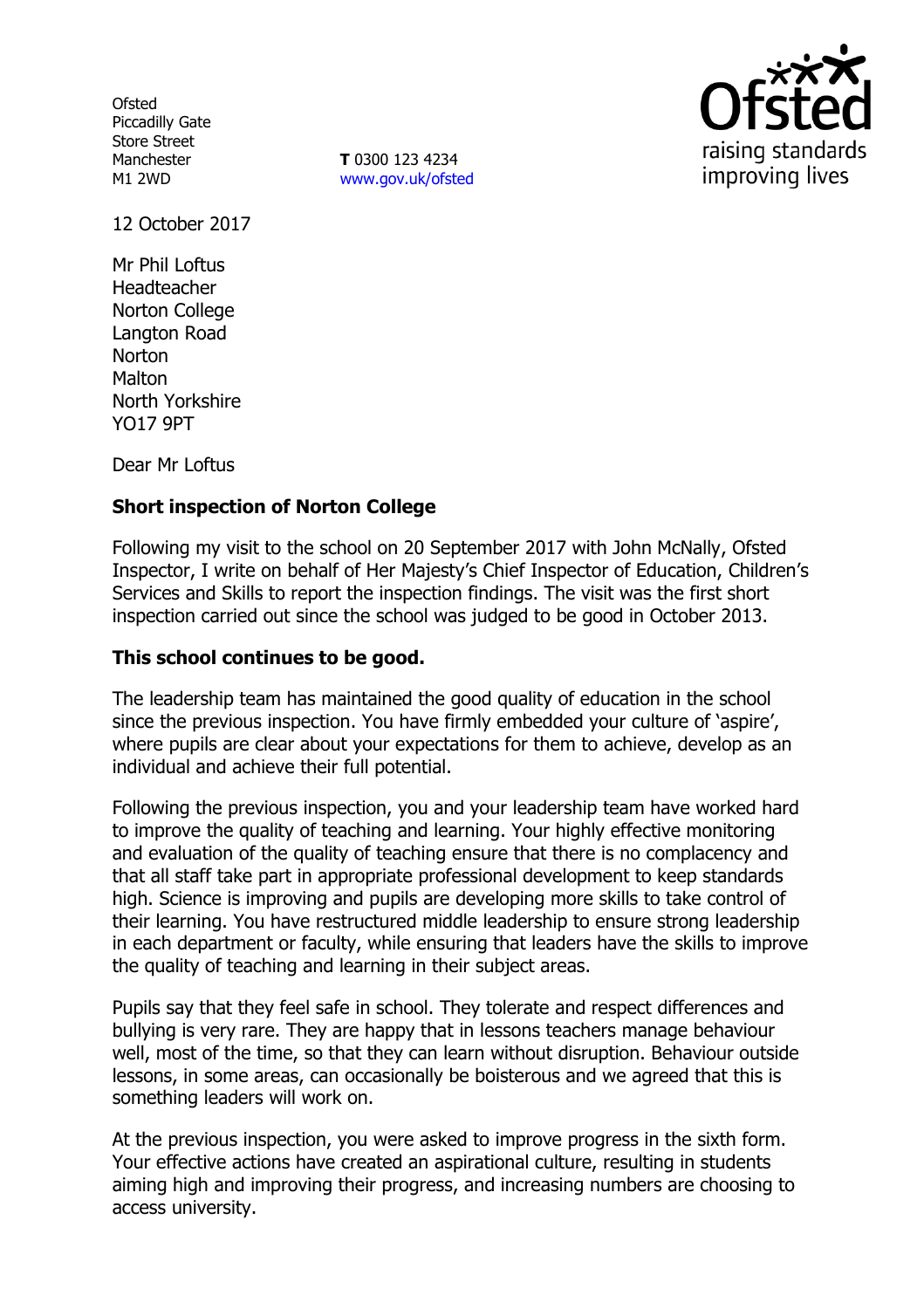

You have carefully evaluated the effectiveness of the school, and where you have identified areas to improve, you have taken appropriate action to do so. For example, you recognise that the attendance of some groups of pupils is lower than the national average. You have developed new strategies to tackle this and the actions you are taking are starting to increase attendance. We agreed, however, that there remains work to do to ensure that attendance continues to rise.

## **Safeguarding is effective.**

The leadership team has ensured that safeguarding arrangements are fit for purpose. Leaders keep well-documented records which are detailed and of a high quality. Leaders know pupils well and put in place appropriate support for vulnerable pupils and those who need extra help.

Pupils say that they feel safe in school and have someone to go to if they need help. Most pupils say that bullying is rare and that if it does happen, you will deal with it. Pupils receive appropriate education about keeping themselves safe online and on risks; however, this is stronger in key stages 4 and 5 than in key stage 3.

#### **Inspection findings**

- **Pupils make better progress than they did in the previous academic year across a** wide range of subjects. The latest school performance information and work in pupils' books indicate that the difference between disadvantaged and nondisadvantaged pupils is diminishing and pupils' attainment at key stage 4 is improving overall.
- Leaders ensure that they spend additional funds for disadvantaged pupils on strategies that lead to better progress and attainment for this group. An additional teacher in mathematics has supported small-group work to enable pupils to make better progress and to catch up when they fall behind. Spending on a literacy programme has led to some success in improving reading skills. Leaders agree, however, that the evaluation of some strategies lacks focus and this is currently being addressed.
- Governors provide strong and appropriate challenge to school leaders to ensure that there is a constant focus on school improvement. There is accountability at all levels. Regular departmental reviews with senior leaders and governors take place, which hold middle leaders to account for their work while providing the opportunity to develop professionally and celebrate their successes.
- Leaders are ensuring that teachers teach well. Through a rigorous programme of professional development that leaders develop according to need, teachers improve the quality of their work. Leaders ensure that strong quality assurance leads to improved teaching and improved progress for pupils across the curriculum.
- The curriculum is broad and balanced and under regular review. Recent changes have strengthened the curriculum offer in science so that pupils can choose to study separate sciences. The number of pupils choosing to study English Baccalaureate subjects is increasing as pupils become more confident in their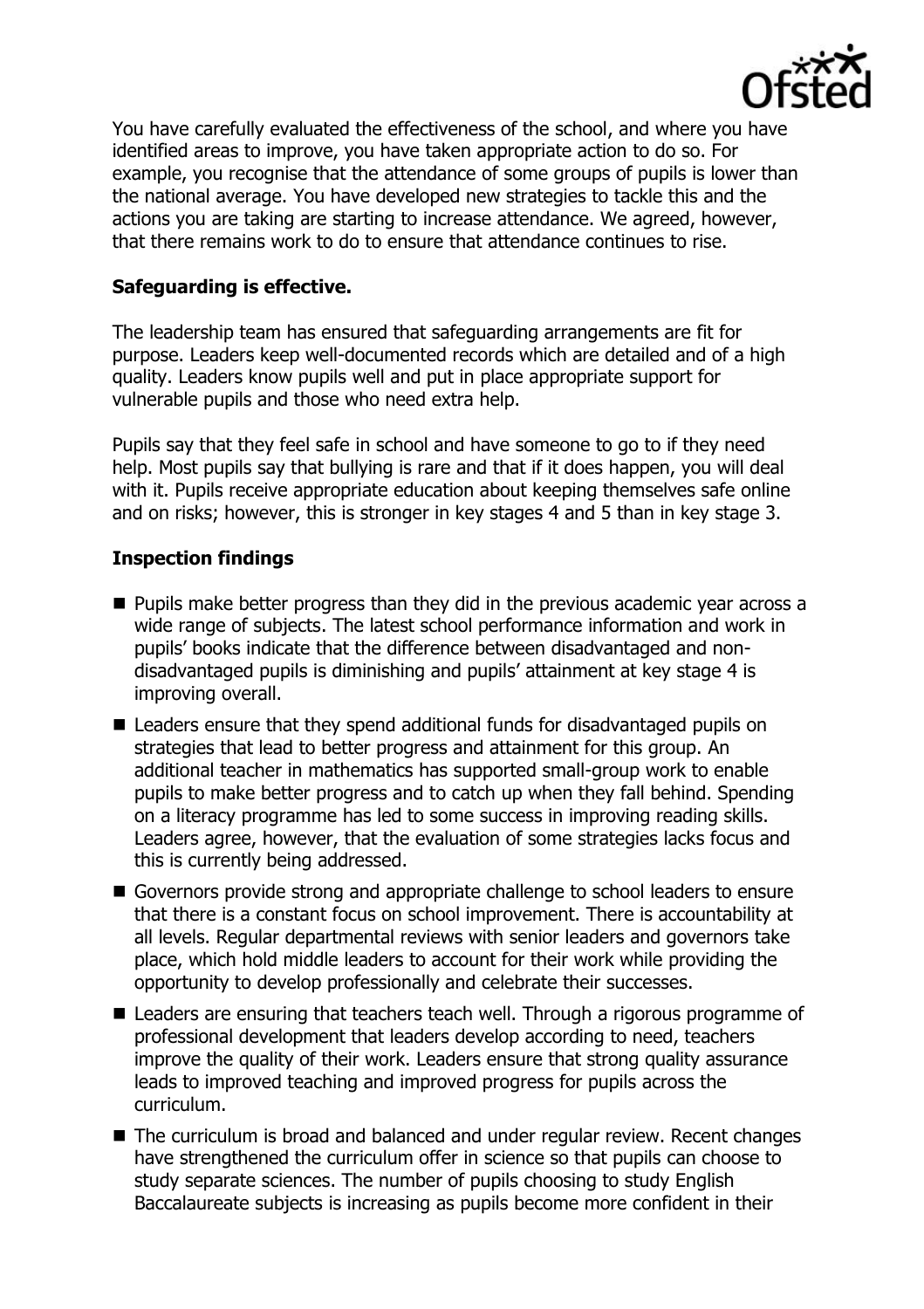

own abilities. The curriculum provides opportunities for pupils to study vocational qualifications, with strengths in performing arts and sport studies. However, the provision for careers advice and British values education is stronger in key stage 4 and key stage 5 than it is in key stage 3. Further work is required to ensure that the provision is strong across all key stages.

- A review of the sixth form shows that leadership is highly effective. Leaders ensure that there is a good range of academic and vocational subjects for students to choose and the school accommodates students who wish to take a combination of both. Attainment in academic subjects is strong and improving and vocational attainment is well above national averages.
- Sixth-form students value the careers advice and quidance that they receive. This strong provision ensures that students prepare well for the world of work and have a full understanding of the options available to them. Links with local employers sometimes lead to employment for some students and others progress to university or apprenticeships in line with their interests and aspirations. Very few students leave and are not in education, employment or training.
- Over time, attendance has been at or above the national average until the last academic year, where it fell below for the first time. Leaders have taken immediate action to strengthen their systems for monitoring and rewarding attendance. Attendance information shows that this is starting to improve, but there is further work to do to ensure that improvements are sustained.
- **Pupils' behaviour in lessons is good. Overall, pupils follow instructions quickly and** lessons flow with few disruptions. Leaders accept that the behaviour of a small number of pupils outside lessons requires further attention.

# **Next steps for the school**

Leaders and those responsible for governance should ensure that:

- $\blacksquare$  the provision for personal, social, health and economic education has a stronger focus on pupils learning how to take responsibility for their own behaviour
- $\blacksquare$  the promotion of British values and careers is strengthened in key stage 3 so that pupils have a greater awareness of life in modern Britain
- pupils' attendance continues to improve, particularly for pupils who are disadvantaged.

I am copying this letter to the chair of the governing body, the regional schools commissioner and the director of children's services for North Yorkshire. This letter will be published on the Ofsted website.

Yours sincerely

Debbie Redshaw **Her Majesty's Inspector**